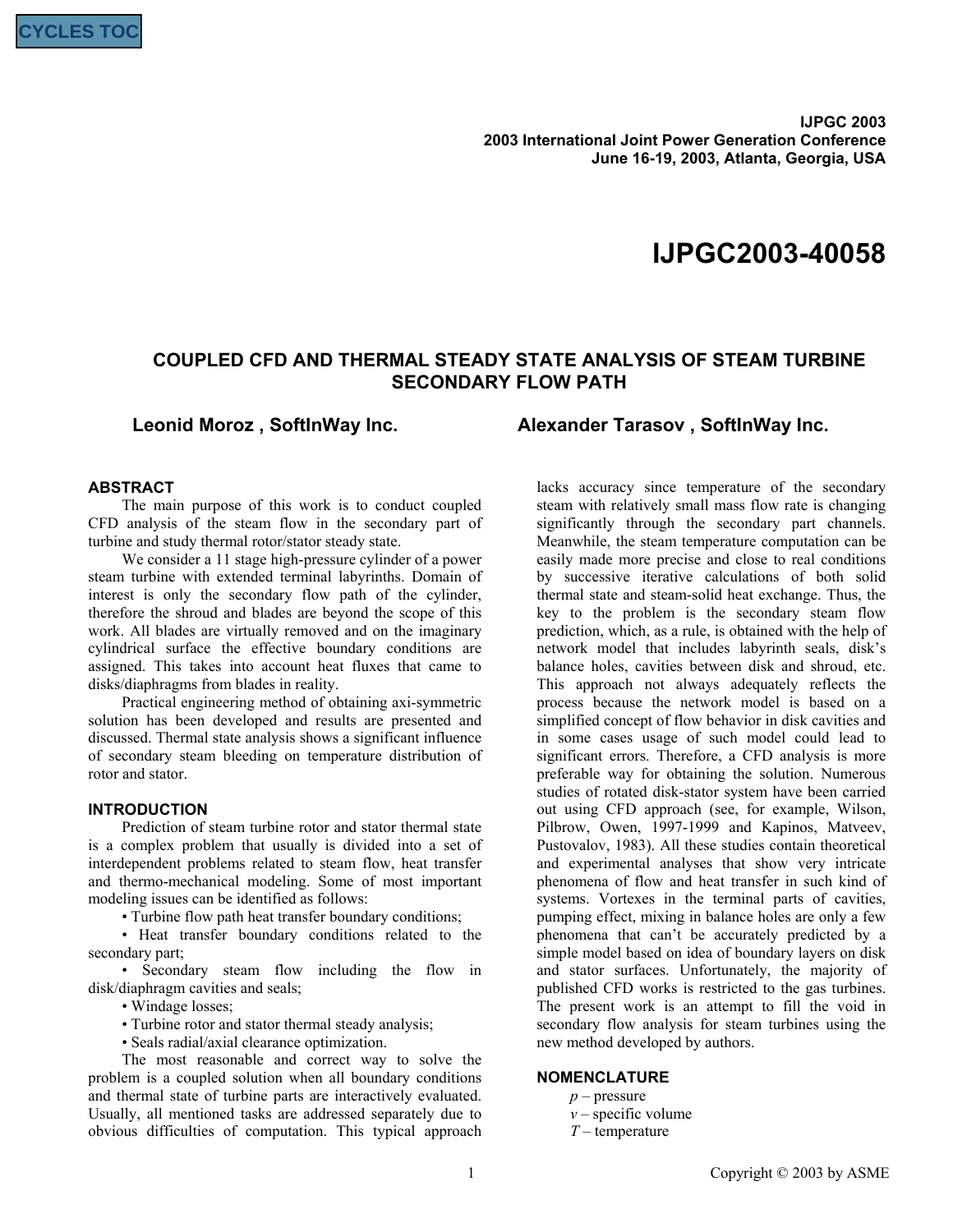*G* – mass flow rate

 $\mu$ ,  $\varphi$  – flow rate factor

*D* – diameter of labyrinth seal

*d* – diameter of balance holes

 $\delta$  – labyrinth seal clearance

*z* – number of knifes in labyrinth seal or balance holes  $u_{\theta w}$ – shaft rotational velocity

 $u_{\theta w}$  $\beta = \frac{\overline{u}_{\theta}}{u}$  - relative velocity of fluid (swirl factor)

*Nu* – Nusselt number

*Re* – Reynolds number

*Pr* – Prandtl number

Indexes: *in* – inlet of hyper-element channel *out* – outlet of hyper-element channel

# **1 Modeling of the Rotor and Diaphragms**

The domain of interest of this work is a rotor/stator system of a large steam turbine with entry steam pressure 23.5 MPa and temperature 810 K. Considered here high-pressure cylinder possesses by all typical design features of steam turbine. The thermal state model of 11 stages rotor/stator with long shaft terminal zones is considered. It includes fluid zones in 22 stator/rotor cavities, 11 diaphragms, 7 balance holes per disk and terminal labyrinth seals. All these elements form the steam secondary flow system.

## *1.1 Thermal Boundary Conditions*

Because turbine main flow path is not the object of interest, the blades and vanes are not explicitly modeled. Their thermal influence on diaphragm and disk surfaces is taken into account by equivalent boundary conditions, including heat fluxes from blades and end surfaces of turbine passages.

## *1.2 Flow Boundary Conditions*

Flow pattern in disk cavity significantly depends on main and secondary steam flows interaction in near-root zone (see Phadke, Owen, 1988). Due to this fact, for more correct modeling of main/secondary steam flows interaction, the fluid zones are extended at the expense of virtual fields inside flow path (Fig.1). Pre-computation was performed to define dimensions of a zone projected into flow path. Dimensions of that zone assumed optimal if boundaries influence on a flow pattern in the zone was negligible.

Axial and swirl velocity components and steam static temperature are assigned at zone inlet, while static pressure and steam full temperature are assigned at outlet. Mentioned parameters correspond to exit steam parameters in blades nearroot zone. Slip condition is applied for upper bound.

It is obvious that obtained results for projected zone don't completely describe the steam flow pattern in near-root zone because they do not include blades and vanes influence on the flow. Nevertheless, such approach allows to quite correctly include the interaction of main and secondary flows.

Conditions for joint boundaries of disk-stator cavity with labyrinth seal and balance hole are assigned as controlled boundary conditions



*Fig. 1 Fragment of the fluid-solid model for coupled analysis of thermal state of secondary flow in the high-pressure cylinder of large steam turbine* 

# . **2 Controlled Boundary Conditions - CFD Extension**

 Basically, existing CFD packages allow solving the presented problem as a directly coupled solution. However, the direct solution requires such unmanageable mesh that it makes the task practically unrealizable. The mesh analysis shows that the finest mesh is usually located in the field with the small items of diaphragms and terminal labyrinth seals and almost completely absorbs all computer resources.

 At the same time, main flow features are located in the disk/stator cavities and can't be adequately addressed with the simplified model. Furthermore, such elements like balance holes require 3D modeling instead of more convenient axi-symmetric one.

 To avoid these difficulties, the more innovative method was developed based on idea of controlled boundary conditions for separated fluid fields during the CFD solver iterations. Method consists of the following steps. Zones of labyrinth seals are extracted from total fluid domain of the secondary steam flow and the hyper-elements linked to the rest of the model are embedded in general scheme of CFD formulation. Besides that, the balance holes are also considered as embedded linked hyper-elements. As a result, the disk mesh doesn't include balance holes and this reduces the problem to axi-symmetric one.

 After these steps the fluid mesh looks like several separated disk/stator cavities channeled by hyperelements. Flow rate from one separated field into another, as well as, heat transfer and heat generation in the elements are described by experimental correlations.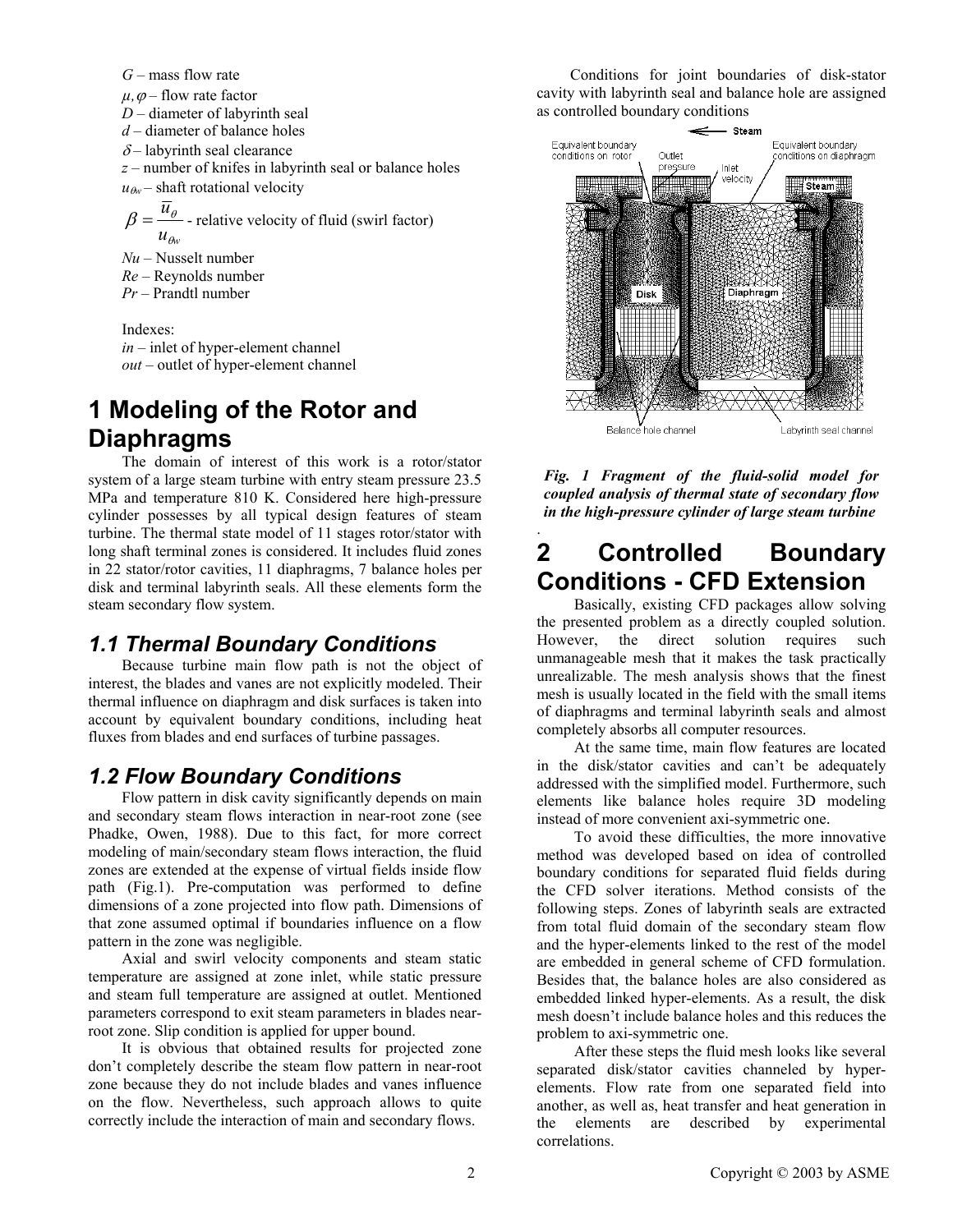The correlation for labyrinth seal can be presented as:

$$
G = \mu \pi D \delta \sqrt{\frac{p_{in}^2 - p_{out}^2}{zp_{in} v_{in}}},
$$
 (1)

where the rate factor  $\mu$  reliably determines design specifics.

Flow rate through the balance hole is defined by the following formula:

$$
G = \varphi \frac{\pi d^2}{4} z \sqrt{2 \frac{p_{in} - p_{out}}{v_{in}}},
$$
 (2)

Flow rate factor for balance hole depends on the disk rotational velocity, steam velocity in the balance hole, holes diameter, radius of the holes location on the disk, and fillets radius.  $\varphi$ -factor was determined from tabulated experimental nomograms.

CFD solver provides entry *Pin* and exit *Pout* pressure. Both values are extracted for each iteration in order to determine the flow rate using correlations (1, 2). The results of computation are applied as the boundary conditions on inlet and outlet faces of the hyper-element.

Assignment of boundary conditions for labyrinth seals does not require any additional assumptions, meanwhile certain actions are needed for the balance holes. Namely, the flow rate should be uniformly smoothed along the ring that wraps the balance holes. This may lead to some uncertainty in disk cavity steam flow modeling, however, the axi-symmetric approach does not offer other solutions.

Heat transfer intensity between fluid in hyper-element channel and adjacent surfaces of meshed solid is determined with the help of appropriate equation for *Nu* number

$$
Nu = A \operatorname{Re}^n \operatorname{Pr}^m \dots \tag{3}
$$

 Exit fluid temperature is simulated using entry fluid temperature, flow rate and heat exchange with adjacent solid surfaces.

Finally, it is worth to note that hyper-element of a channel preserves mass flow rate and energy conservation conditions.

A fragment of rotor-stator mesh with imaginary labyrinth seal and balance hole shown in Fig.1 illustrates the described technique. As a rule, solids are meshed by triangle elements as well as, where it is possible, by quadrilateral ones. The fluid was meshed by quadrilateral elements with boundary layers on disk and stator surfaces. Some of solid-fluid boundaries were unlinked just to set up a different type of conditions. The examples are flow inlet and convection on solid surfaces.

 This approach makes possible to generate easy manageable mesh for a total system, which comprises only 213,126 nodes and 237,316 cells (Fig. 2). This allows to obtain the coupled solution of steam flow in 22 disk-rotor cavities and thermal state of rotor-stator system using regular modern personal computer.



*Fig. 2 Model of the 11 stages-rotor and diaphragms of the hig-pressure steam turbine cylinder* 

# **3 Secondary Flow**

## *3.1 Flow in the disk cavities*

In engineering practice worldwide simple analytical solutions and experimental correlations for flow modeling in rotated disk and stationary stator system are used (see Shvetz, Dyban, 1974 and Boyko, Govorushchenko, 2002). However, this approach is valid only for classic designs with plain disk and stator and small flow rate. The flow through disk-rotor cavities in real turbines runs under more complicated conditions featuring fluid mixing in zones of balance holes and main-secondary steam mixing in turbine flow path. As it was emphasized in some papers (see Phadke, Owen, 1988 and unpublished Kapinos' investigation), design of disk sealing at the periphery directly determines flow pattern in the disk-stator system. This, in turn, directly influences ingress of main flow into the disk cavity. Such intricate flow patterns in the cavity require usage of powerful CFD packages to obtain more reliable solutions.



*Fig. 3 Radial velocity in cavities around disk of the 4th stage. (a) - positive radial velocity in the range of 0 (blue) – 15 (red), m/s; (b) - negative velocity in the range of (-25) (blue) – 0 (light blue), m/s* 

Principally, design uniformity and physical proximity of disks and diaphragms defines similarity of steam flow behavior through the cavities. At the same time, it is worth to note that there are essential distinctions of real aerodynamics in the disk cavities and simplified pattern that is taken as a base for engineering methods of computation. In a framework of conventional methods, two opposite boundary layers should be formed at disk and stator. At this, flow motion along disk is centrifugal, while it is centripetal along stator.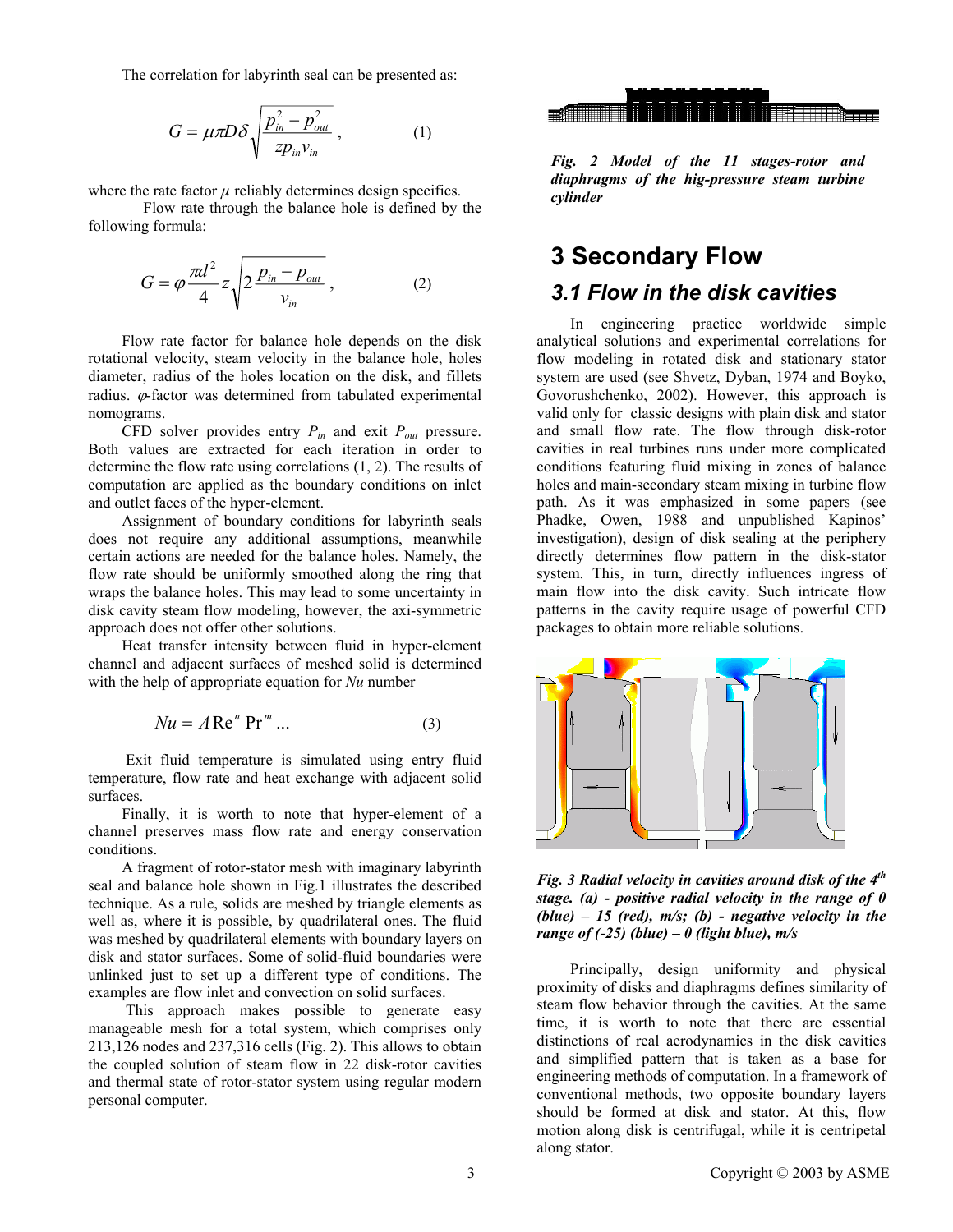In real practice, the flow pattern in and near the disk cavities features more complex nature caused by balance holes influence. There is one of the possible reasons: steam comes to the higher-pressure cavity (i.e. to the first one along steam motion) from main flow path, as well as from the diaphragm seal of the preceded stage. This results in the flows collision at the balance holes radius of location. Coming into the holes, steam acquires the velocity equal to rotational velocity of the disk, thereby intensifying pumping effect into the lower pressure cavity (i.e. into the second one along steam motion) and changing significantly the nature of flow pattern in a whole, and creation of the boundary layers in particular.

Following further along steam motion in the cavity, a different flow pattern is observed. Leaving the balance hole, steam spills in two directions: to periphery and to center, then entering the labyrinth seal (Fig. 3).

Because of centrifugal effect, steam is moving from center to periphery in both the higher (first) and lower (second) pressure cavities. Nevertheless, steam boundary layer on the left side of the disk (see Fig. 4) is driven off the wall by a steam cross flow from flow path.



*Fig. 4 Path lines colored by radial velocity* 

The well-formed boundary layer can be observed in the disk second cavity. This layer steadily runs from periphery to center along the stator's surface meanwhile along the disk surface it moves in opposite direction, i.e. from the balance hole.

Contrary to the second cavity, the flow in the first one is significantly destroyed by steam leakage from the flow path (Fig. 4). In this case, if simplified engineering methods are applied, it will result in significant loss of accuracy in centrifugal effect modeling and determining of heat exchange boundary conditions. Hence, search for new general dependencies that describe so tangled flow pattern will hardly lead to an acceptable solution. It is more likely that problem can be solved within the framework of coupled CFD analysis.

Steam leaking through the balance holes considerably equalizes pressure in the adjacent near-disk cavities. At the same time, the pressure in each cavity rises greatly along radius due to a pump effect. When steam moves from periphery to center, its twirling is much higher than for the motion in opposite direction. Due to this, the pump effect in the first cavity is greater than in the second one (Fig. 5).



*Fig. 5 Static pressure distribution in both near-to-disk cavities of the 4th stage* 

## *3.2 Flow rate*

Current approach based on CFD modeling with controlled boundary conditions allows to simultaneously model 22 cavities preserving design and operational conditions. Turbulence is simulated following *k-*ε model.





Flow analysis shows that in the majority of stages main steam passes through the first disk-rotor cavity (sealed between nozzles and blades) and comes into flow path from second cavity (sealed between blades and nozzles of the next stage). Both cavities of the first stage are filled by main steam flow, Fig. 6. High value of suction/injection flow rate takes place at the first stages and reaches 0.6% relatively to main steam flow rate (near 270 kg/s).



#### *Fig. 7 Secondary steam relative mass flow rate vs. main steam flow*

The flow rate decreases from stage to stage along flow path with maximum value near 1.33% through the balance hole of the third disk.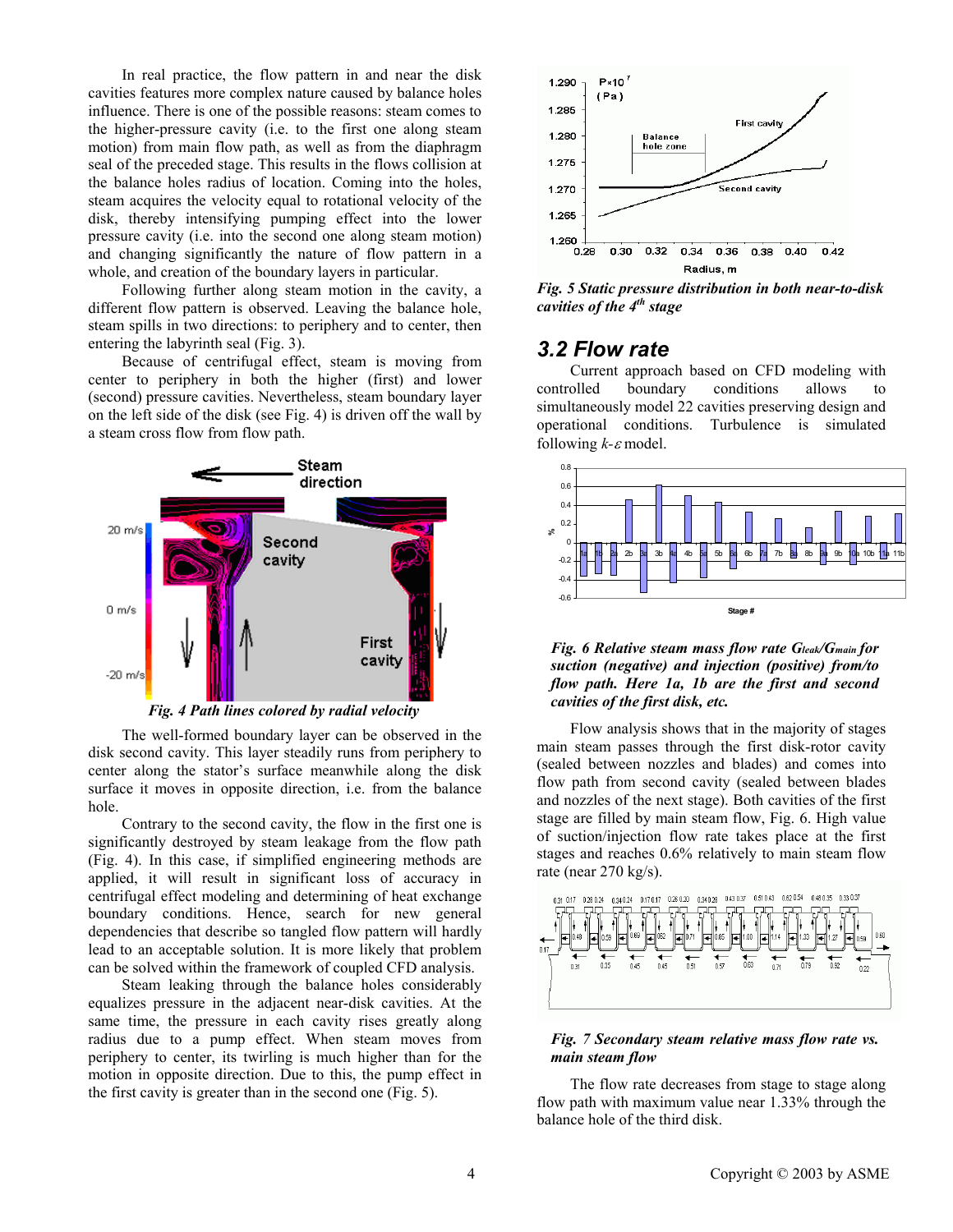

*Fig. 8 Static pressure distribution of secondary steam* 

Steam leakages through the end exit seal is about 0.2% and through entry seal - 0.6% (Fig. 7).

## *3.3 Axial Force*

Analysis of pressure behavior in the disk cavities reveals that 7 balance holes in each disk are sufficient to provide pressure balance on both sides of the disk (Fig. 8).



#### *Fig. 9 Axial force (in Newtons)*

As soon as the secondary steam pressure distribution is available, one can compute with sufficient accuracy a rotor axial force that is caused by secondary steam pressure drop on the disk's adjacent surfaces (Fig. 9). Maximum forces arc exerted on the several first stages. Total force value for all stages is near 70,000 N.

## *3.4 Windage Losses*  **3.4.1 Windage Model of Labyrinth Seal**

Friction heating in the disk-stator cavities is automatically simulated by CFD solver. At the same time, **the**  hyper-elements can't contain heating generation option due to the lack of such kind of experimental correlations. Therefore, a CFD study of labyrinth seals was performed to obtain windage heating and power losses correlations.

The study includes numerous typical calculations for design of 11 knife labyrinth seal of the turbine with different operational and geometrical conditions.

In spite of variation of pressure drop, temperature, and seal sizes, there was revealed a certain general dependence, which reliably determines shaft energy losses. In particular, **it**  was determined that a shaft linear velocity is a principle reason for shaft power loss, and the latter can be evaluated according to the following equation:

$$
N = \sum_{i=1}^{z} \rho A_i (1 - \beta_i^3) \frac{u_{\theta v}^3}{2} + G(\beta_{\text{outlet}}^2 - \beta_{\text{inlet}}^2) \frac{u_{\theta v}^2}{2}
$$
 (4)

Here:  $z$  - number of knifes,  $u_{\theta w}$  - shaft rotational velocity,  $\beta = \frac{u^2}{\gamma}$  - relative velocity of fluid (swirl)  $u_{\alpha\beta}$ 

factor),  $\overline{u}_a$  - average steam swirl velocity, A - meridian cross section of a single labyrinth camera,  $G$  – mass flow rate.

The drop of total temperature was simulated as

$$
\Delta T_{total} = \frac{N}{C_p G} \tag{5}
$$

The maximum of total temperature rise is about 5- 6K at the high-pressure end labyrinth seal. This value is computed at the mean value of the swirl factor.

### **3.4.1 Windage Losses on the Disks**

Viscous losses at the disk surface are generated at both sides of the disk, but they are higher in the second cavity since the boundary layer here is thicker and more steam should be accelerated by disk. The first cavity features a very thin boundary layer, and steam flow coming from the flow path with high tangential velocity transfers its energy to the disk. So, the losses could be small or even negative here.



#### *Fig. 10 Relative windage losses in disks -friction loss normalized by total frictional loss in all disks*

The computation shows that total disk windage losses caused by friction around surface reaches over 55 kW with maximum in the first disk region (Fig. 10).

## **4 Thermal State**  *4.1 Steady State and Rotor's Elongation*

The temperature of secondary steam gradually decreases along the turbine flow path due to steamsolid heat exchange that causes stator-rotor temperature decreasing in general. Steam inflow more or less compensates that drop but its influence is active within 2-3 next stages only (Fig. 11).